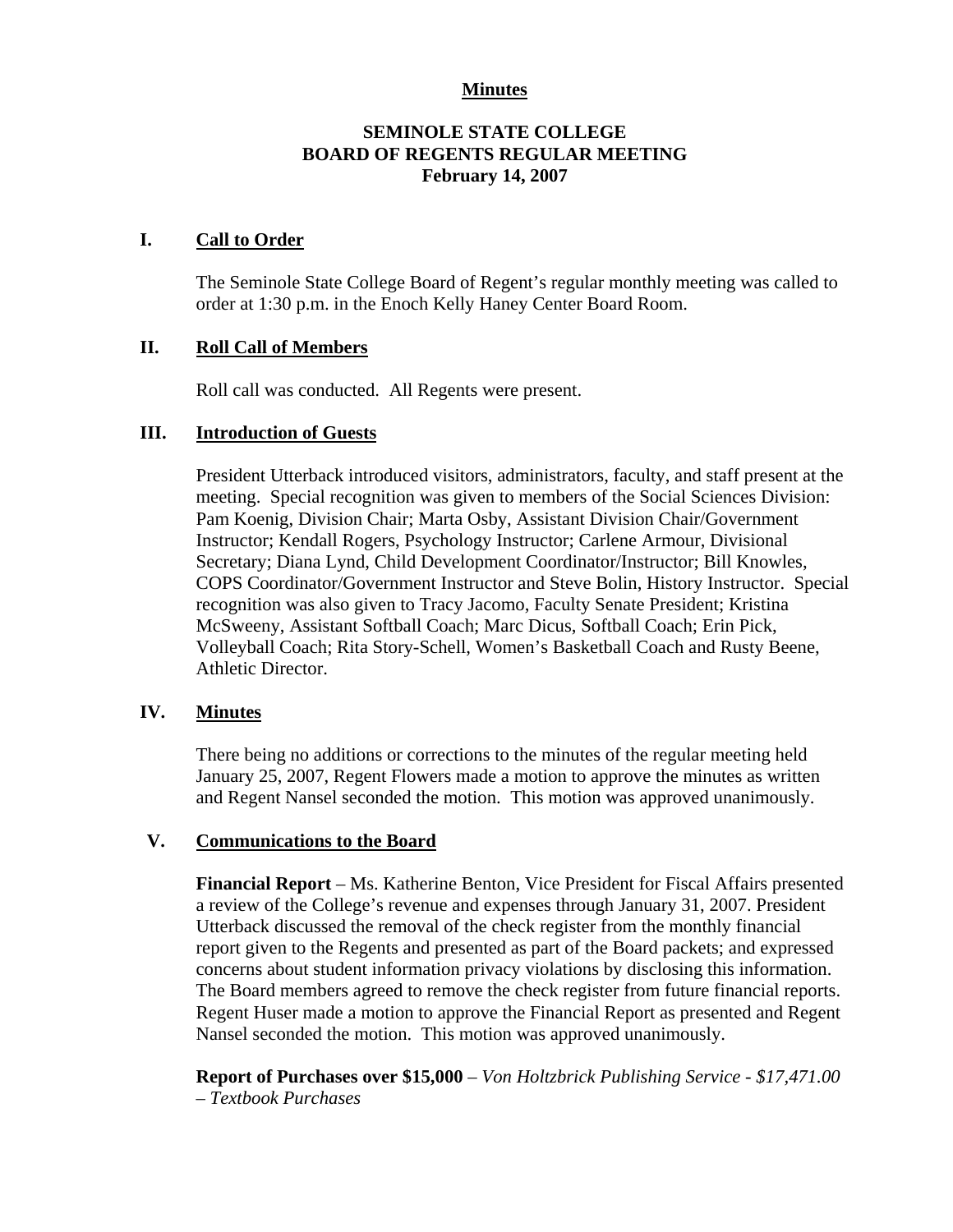Minutes SSC Board of Regents Regular Meeting February 14, 2007 Page 2

#### **VI. Hearing of Delegations**

None

## **VII. President's Report**

President Utterback discussed items under the President's Report and the Business portion of the agenda by utilizing a PowerPoint presentation. (See enclosed copy of the PowerPoint presentation)

*Personnel Update* – President Utterback updated the Board on several personnel changes. Tracy Lucas has transferred to Coordinator of Recruitment and Campus Activities. Danna Riffle, Director of Bookstore Operations has resigned to accept a position at BancFirst. Shannon Webb Denniston, Coordinator of Media Relations has resigned.

*Seminole "Citizen of the Year*" – President Utterback informed the Regents that SSC Foundation Trustee, former Foundation Chair and Alumni Hall of Fame Inductee, Bob Swearingen was selected as the Seminole Chamber of Commerce "Citizen of the Year."

*Campus Activities*– President Utterback informed the Board about several campus activities. Cynthia Yerby, SSC Counselor was selected as the keynote speaker for the Seminole Tribe of Florida's Annual Hall of Fame Banquet on February  $6<sup>th</sup>$  in Hollywood, Florida. Perthena Latchaw, MLT Program Director has been selected to serve as a member of the Board of Governors for the American Society for Clinical Pathology. The Trojan Baseball Kick-Off Banquet was held on February 3<sup>rd</sup> and was a huge success. Sarah Rooney, SSC Nigh Scholarship Recipient attended the annual Nigh Leadership Institute at the State Capitol. Seminole State College participated in "College Goal Sunday" activities on February  $11<sup>th</sup>$ ; the Counselor/Administrator Workshop was held on February  $14<sup>th</sup>$ . SSC representatives will visit the State Capitol on February  $27<sup>th</sup>$  for Higher Ed Day at the Capitol. Finally, the President updated the Board on the records of the SSC Basketball teams and informed them that the NJCAA Region II Tournament will be held March 8-11 at Oklahoma Baptist University in Shawnee.

*Update on Capital Bond Projects* – President Utterback updated the Board on the progress of the Capital Bond projects. He informed the Board that the residence hall construction project is 30 days behind schedule. Boldt has assured the College that they have a plan to catch up when the weather gets better.

President Utterback presented the Board members with a letter from SSC Board attorney Ed Cadenhead and a copy of the construction estimates for the maintenance building project and the Title IX projects. He stated that these estimates are much higher than the costs originally budgeted for these projects. President Utterback stated that he consulted with Mr. Cadenhead about the legalities of SSC being their own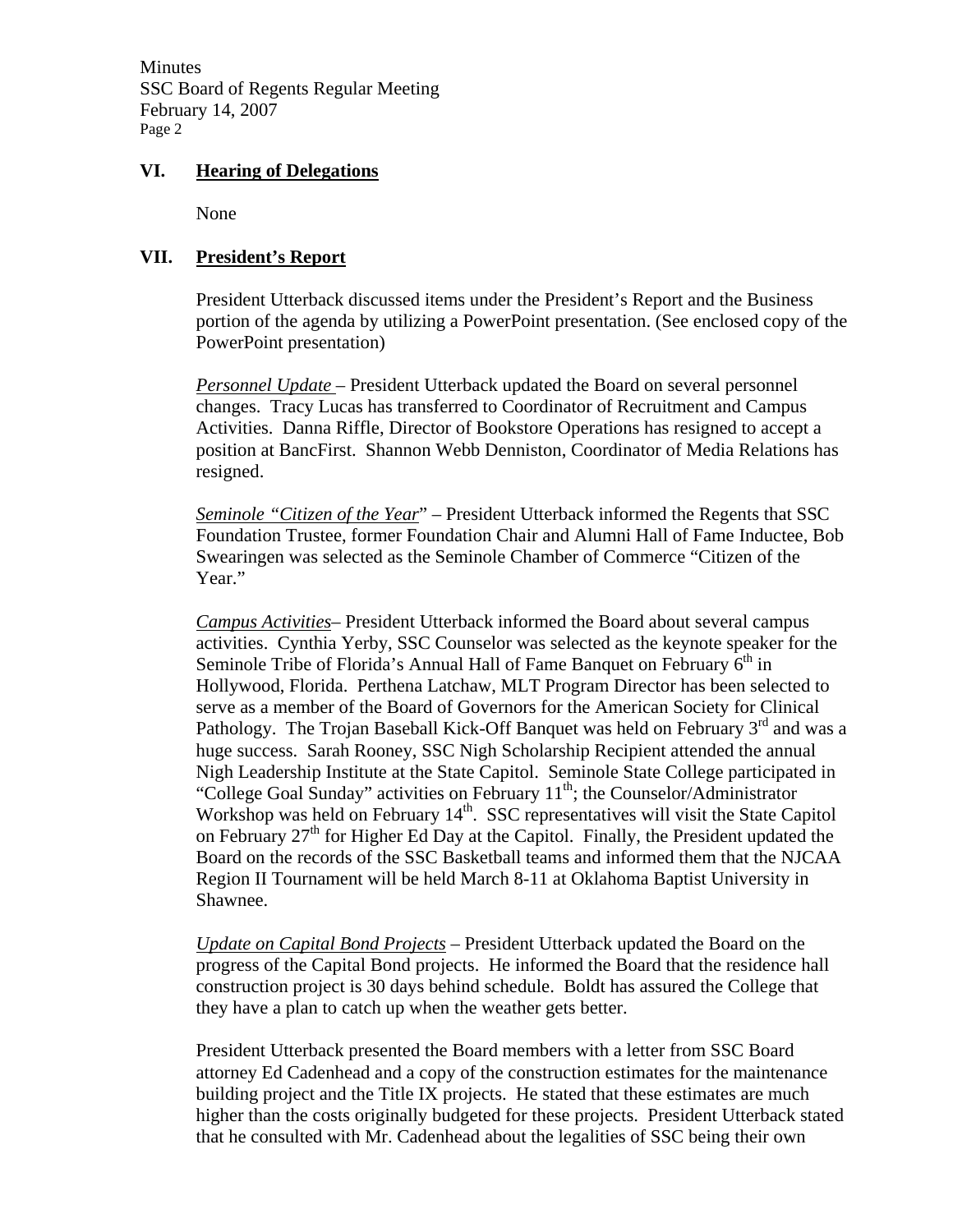Minutes SSC Board of Regents Regular Meeting February 14, 2007 Page 3

> general contractor to save funds. Mr. Cadenhead's letter states, "Seminole State College may act as its own general contractor on a \$350,000 public improvement project. Any individual contracts for amounts in excess of \$50,000 shall still be subject to the competitive bidding act." President Utterback expressed support of this idea because of the cost savings. The President told the Board about plans to hire Phil Pennington for the Wellness Project and Tom Kania, CBT Steel Erectors for the Maintenance Building Project. The President stated that College personnel would also be utilized for some of the construction.

# **VIII. Business**

**Tabling of the Tanner Hall Renovation Design Action Item**– President Utterback presented the Board with a proposed Tanner Hall renovation design but recommended tabling this item until further discussions and changes to the design are made. Since the posting of the agenda, the architects for the project presented several new options to members of the campus building committee. President Utterback recommended that the Board table approval of the design until the new options are thoroughly explored. Regent Donaho made a motion to table this item and Regent Huser seconded this motion. This motion was approved unanimously.

**Consideration of Terms of Employment of Dr. James W. Utterback as President of Seminole State College** – Chairman David Wilson made a recommendation to enter into executive session to discuss the terms of employment of Dr. James W. Utterback as President of Seminole State College. Regent Donaho made a motion to enter into executive session and Regent Harrison seconded this motion. This motion was approved unanimously.

Following the Executive Session, Regent Huser made a motion to enter into open session and Regent Miller seconded this motion. This motion was approved unanimously.

Regent Flowers made a motion to increase President Utterback's compensation package by 6% and approve the retirement proposal as discussed in executive session. Regent Donaho seconded this motion. This motion was approved unanimously.

President Utterback informed the Board that he is honored to be President of Seminole State College and commended the Board, faculty and staff for their support during his tenure.

Regent Wilson told President Utterback that he is thankful for his leadership over the last ten years.

#### **X. Consent Agenda**

Regents were presented information concerning items on the Consent Agenda. President Utterback recommended approval of these items. Regent Harrison made a